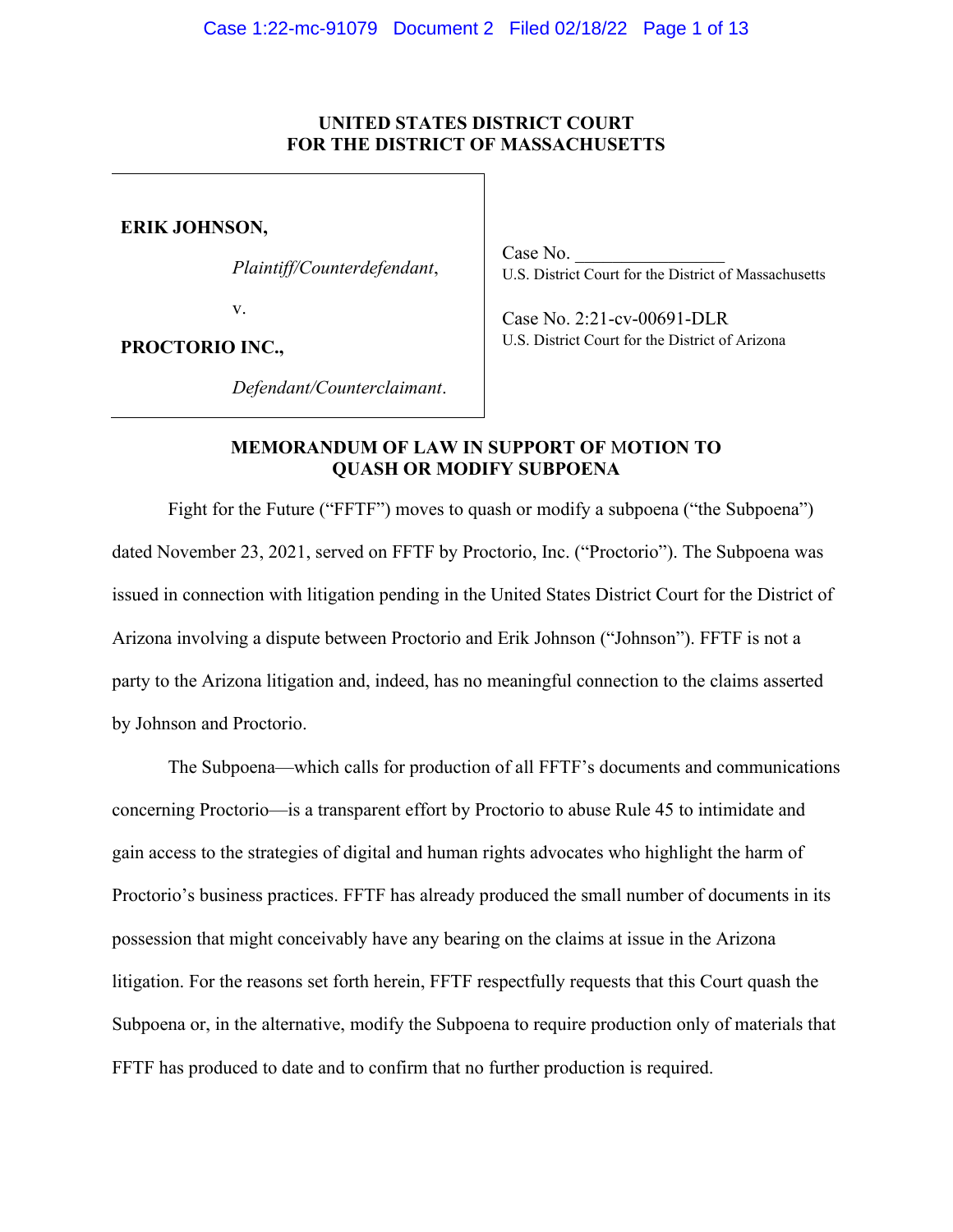# **STATEMENT OF FACTS**

Fight for the Future is a Massachusetts-based non-profit organization that advocates for the rights of technology users and consumers on issues relating to technology law and policy. FFTF runs campaigns and coordinates advocacy on issues related to privacy, human rights, surveillance and free expression. Declaration of Sarah Gaudette ("Gaudette Decl.")  $\P$  2. Since its founding in 2011, FFTF has been active in opposing biometric surveillance generally and the surveillance of students in particular. *Id.*  $\P$  3-4. In 2020, FFTF began focusing on e-proctoring tools, which many educational institutions had adopted in light of the COVID-19 pandemic. <sup>1</sup> *Id.*  $\P$  5. FFTF's organizing efforts have included advocacy highlighting the discriminatory nature of these e-proctoring technologies, soliciting stories from persons adversely affected by eproctoring software, raising awareness though social media, and collecting petition signatures in support of a ban on all e-proctoring software. *See id. ¶¶* 8, 11; Exs. SG-A, SG-B.

Proctorio is a company offering e-proctoring software that enables remote surveillance of at-home assignments and exams. The software claims to identify academic dishonesty through "face detection," eye tracking, keyboard and mouse monitoring, and recording. Usage of Proctorio's tools has been controversial, and indeed, organizations as diverse as the National Center for Fair and Open Testing, the Kairos Fellowship, and ParentsTogether have supported FFTF's proposed e-proctoring ban. *See* Ex. SG-B at 10–11.

Erik Johnson is a student at Miami University. In September 2020, he analyzed Proctorio's software and shared his findings on Twitter. Ex. MCS-A  $\P$  3. Johnson linked to excerpts of code that supported his conclusions that Proctorio's software raised privacy, security,

 $1 \text{ E-proctoring tools claim to recreate the experience of a proton watching students take tests,}$ usually through the use of automated systems.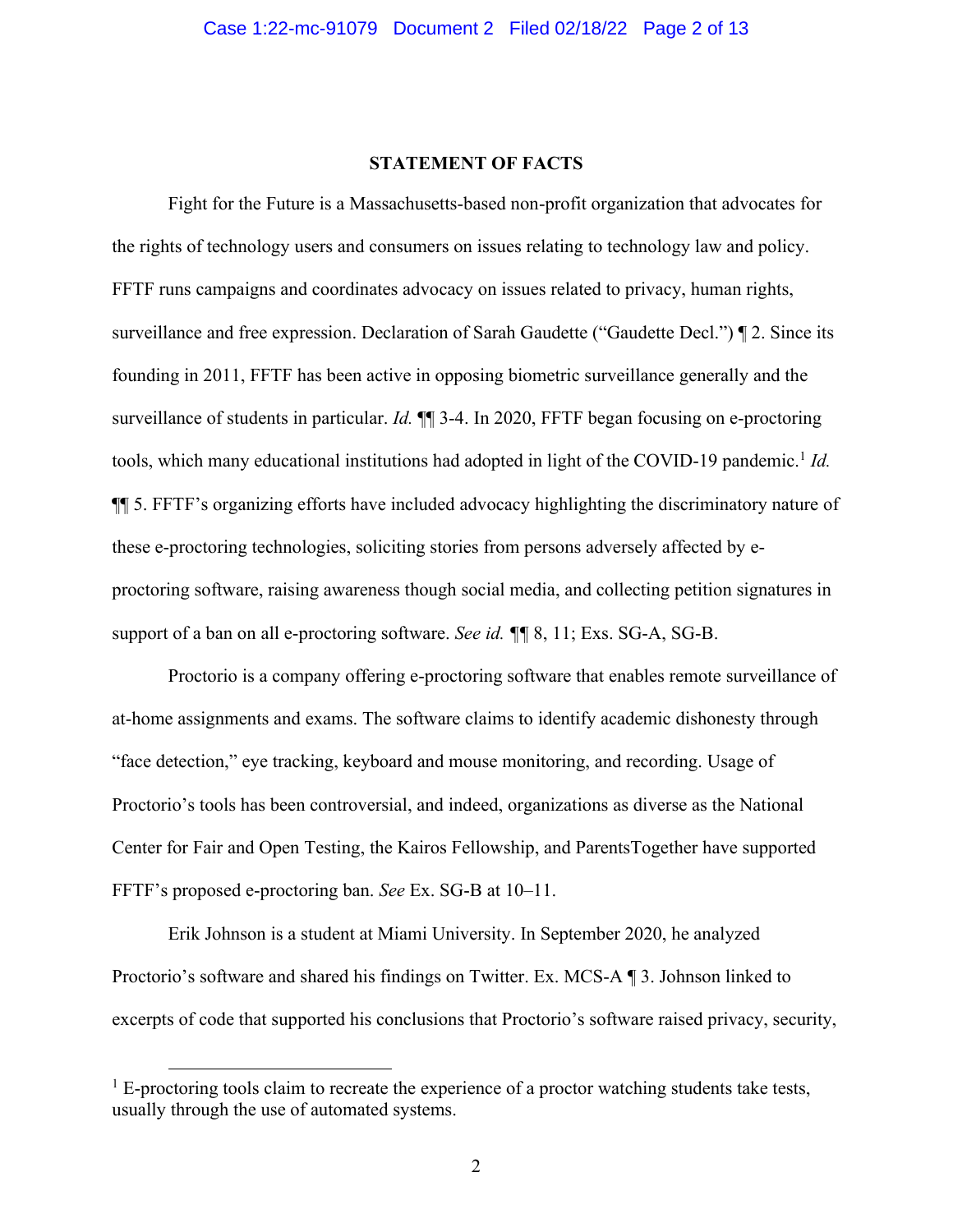## Case 1:22-mc-91079 Document 2 Filed 02/18/22 Page 3 of 13

and equity issues. *Id.* In response, Proctorio repeatedly used legal process to attempt to remove Johnson's commentary and chill his speech. *Id*. **1** 4. Johnson and FFTF engaged in sporadic communication in December 2020 and June 2021 regarding FFTF and Johnson's shared concerns about Proctorio's business practices.<sup>2</sup> Gaudette Decl.  $\P$  7, 13. In March 2021, as part of his advocacy, Johnson retweeted an FFTF tweet calling for an investigation of Proctorio, as well as a tweet by an FFTF staff person calling for the banning of e-proctoring. *Id.* ¶¶ 10-11. In April 2021, Johnson filed suit, seeking declaratory judgment of non-infringement of copyright for the software code that he posted, among other remedies. Declaration of Maria Crimi Speth ("Speth Decl.")  $\P$  3; Ex. MCS-A. Proctorio countersued, alleging trade libel, breach of contract, copyright infringement, and tortious interference with contract. *Id.* ¶ 4; Ex. MCS-B.

On November 30, 2021, Proctorio served the Subpoena on FFTF, a nonparty to the litigation. Speth Decl.  $\P$  7. The Subpoena sought "all documents and communications" (1) between FFTF and Johnson; (2) between FFTF and the Electronic Frontier Foundation;<sup>3</sup> (3) between FFTF and Ian Linkletter;<sup>4</sup> (4) related to the proctoring software industry; and (5) related to the defendant. Ex. MCS-C at  $12-13$ . The original Subpoena was expressly "not limited by time." *Id.* at 11.

<sup>&</sup>lt;sup>2</sup> A FFTF staff member and Johnson also briefly exchanged messages on various matters using Signal. Signal is a secure digital communications platform used by millions worldwide, including activists and journalists. FFTF is unable to produce any communication made on Signal, as those communications were set up with disappearing messages prior to Proctorio's subpoena.

<sup>&</sup>lt;sup>3</sup> The Electronic Frontier Foundation is counsel for Johnson, and in separate and unrelated matters, FFTF. The Foundation is also a staunch critic of privacy invasions, including eproctoring.

<sup>&</sup>lt;sup>4</sup> Ian Linkletter is a learning technology specialist and critic of Proctorio. Proctorio has sued Linkletter in the Supreme Court of British Columbia. *See Proctorio, Inc. v. Linkletter*, No. S-208730, 2021 BCSC 1154.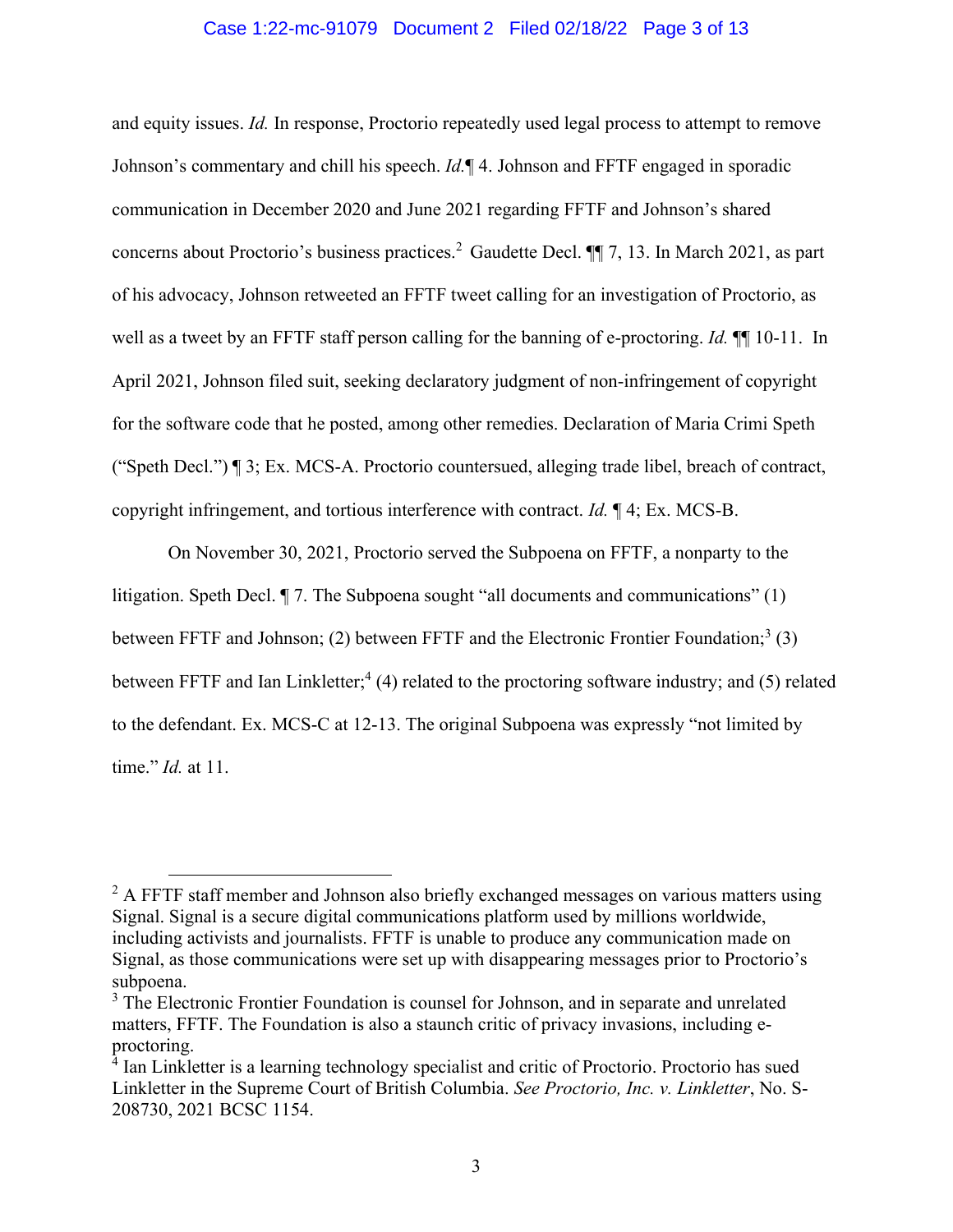## Case 1:22-mc-91079 Document 2 Filed 02/18/22 Page 4 of 13

FFTF submitted objections to the Subpoena on December 3, 2021, and after

communications between counsel, FFTF produced all correspondence in its possession between FFTF and Johnson, fulfilling Request (1). Speth Decl. ¶¶ 8-10; Exs. MCS-D, MCS-E, MCS-F. Ensuing discussions prompted Proctorio to drop Requests (2), (3) and (4) and limit the remaining requests to documents produced after January 1, 2018. Speth Decl. ¶¶ 11; Ex. MCS-G. FFTF restated its objections to Request (5) as outside the scope of the current litigation. Speth Decl. ¶ 12; Ex. MCS-H. On February 18, 2022, counsel for FFTF and Proctorio conferred on the scope of the Subpoena but were unable to reach an agreement. Speth Decl. ¶ 13.

### **LEGAL STANDARD**

Attorneys "must take reasonable steps to avoid imposing undue burden or expense on a person subject to [a] subpoena." Fed. R. Civ. P.  $45(d)(1)$ . If a subpoena imposes an undue burden, a court must quash or modify that subpoena. Fed. R. Civ. P. 45(d)(3)(A)(iv). In assessing undue burden, courts look at "the relevance of the documents sought, the necessity of the documents sought, [and] the breadth of the request.´ *Behrend v. Comcast Corp.*, 248 F.R.D. 84, 86 (D. Mass. 2008). For non-parties, inconvenience and expense are also taken into account. *Demers v. Lamontagne,* No. Civ. 98-10762-REK, 1999 WL 1627978 at \*2 (D. Mass. May 5, 1999). In fact, the First Circuit has cautioned that "concern for the unwanted burden thrust upon non-parties is a factor entitled to special weight in evaluating the balance of competing [discovery] needs." *Cusumano v. Microsoft Corp.*, 162 F.3d 708, 717 (1st Cir. 1998). Likewise, "when . . . discovery would have the practical effect of discouraging the exercise of constitutionally protected associational rights, the party seeking such discovery must demonstrate a need for the information sufficient to outweigh the impact on those rights." *Sexual Minorities of Uganda v. Lively*, No. 3:12-30051-MAP, 2015 WL 4750931, at \*3 (D. Mass. Aug. 10, 2015).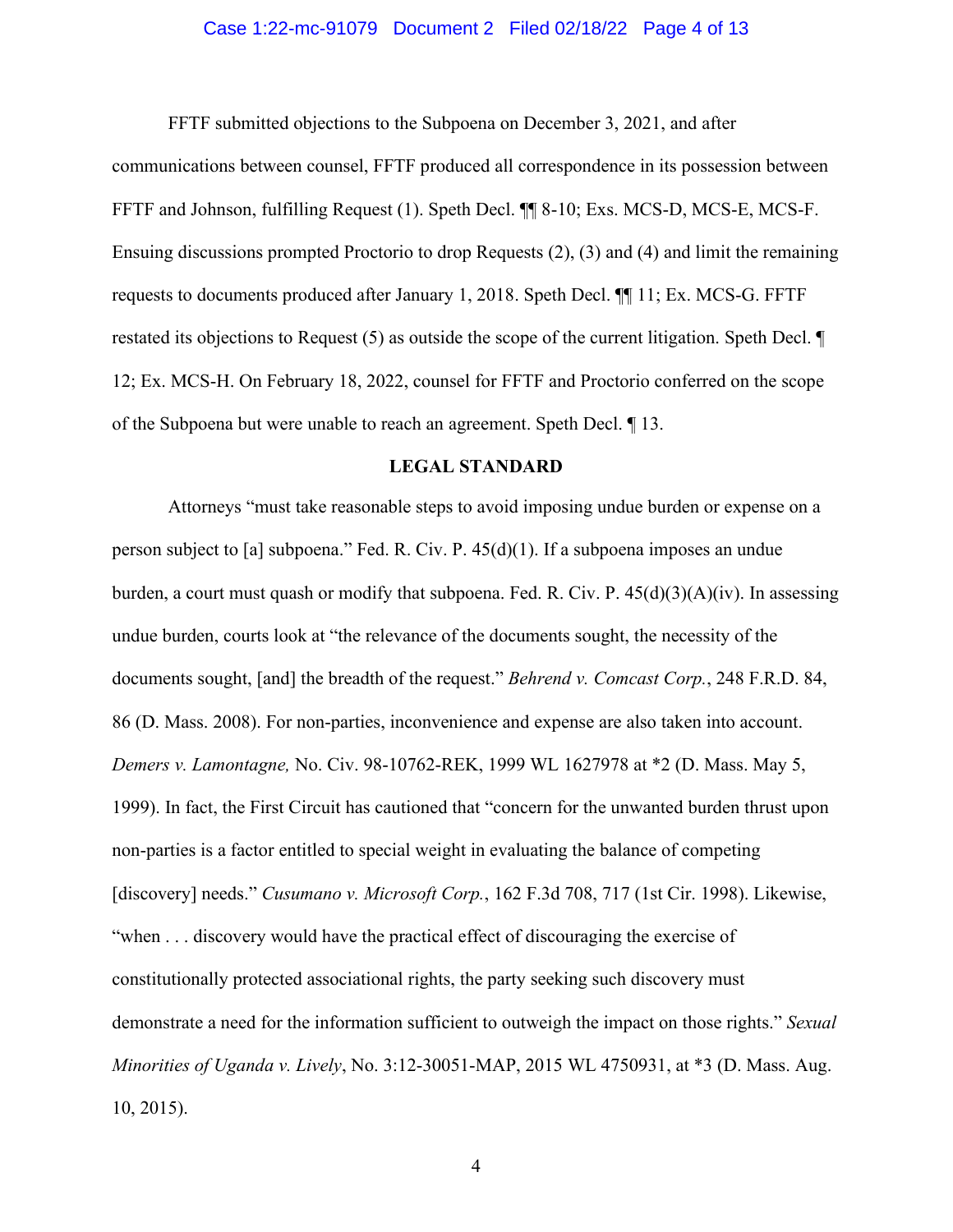## **ARGUMENT**

Though cries of "fishing expedition" may be passé, *see Hickman v. Taylor*, 329 U.S. 495, 507 (1947), Proctorio's use of Rule 45 is a veritable trawling operation. Proctorio's requests are a thinly veiled attempt to appropriate this court's resources to extract information regarding the internal workings of a non-party advocacy organization with, at best, a tangential connection to the underlying litigation. Moreover, the Subpoena appears to be specifically calculated to chill FFTF's future advocacy by blunting its speech and deterring association. These factors weigh heavily in favor of quashing the Subpoena.

Proctorio cannot satisfy even the general standard articulated in Rule 45, let alone the heightened standard to which the Subpoena is subject. The portion of the Subpoena in dispute the request for "all documents and communications related to [Proctorio]"—would produce documents irrelevant to the litigation at hand, imposes an undue burden on FFTF, and is improperly motivated by a desire to access FFTF's internal strategy. For these reasons, the Subpoena should be quashed or modified.

# **I.** A heightened relevance standard applies as FFTF's First Amendment speech **Amendment** speech **and associational rights are threatened by this discovery request.**

The Constitution protects the rights of organizations and individuals to "engage in association for the advancement of beliefs and ideas´*NAACP v. Alabama*, 357 U.S. 449, 460  $(1958)$ . "Implicit in the right to associate with others to advance one's shared political beliefs is the right to exchange ideas and formulate strategy and messages, and to do so in private. Compelling disclosure of internal campaign communications can chill the exercise of these rights." *Perry v. Schwarzenegger*, 591 F.3d 1147, 1162–63 (9th Cir. 2010). These are exactly the rights that FFTF has exercised in its work against the e-proctoring industry.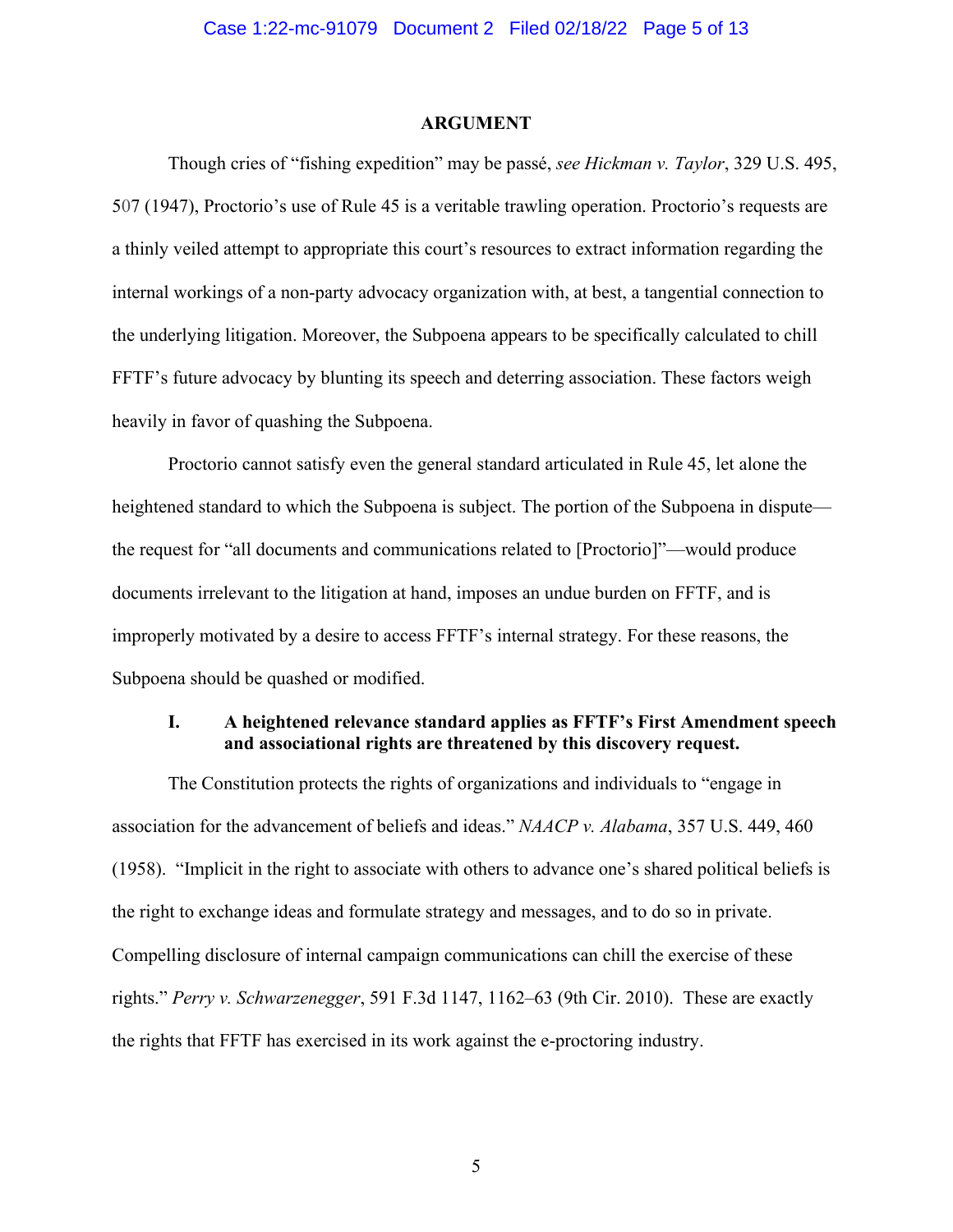## Case 1:22-mc-91079 Document 2 Filed 02/18/22 Page 6 of 13

Courts protect these rights by requiring heightened relevance in cases, such as this one, where First Amendment rights are at risk. In *Perry,* a case involving discovery requests for internal communications between opponents of marriage equality, the Ninth Circuit held that where First Amendment rights would be chilled by discovery requests for internal strategic communications, there is a higher bar for relevance. *Id.* at 1164. This Court has recognized that the associational privilege described in *Perry* "protects internal policy or campaign communications concerning contested political issues." *Sexual Minorities of Uganda v. Lively*, No. 3:12-30051-MAP, 2015 WL 4750931, at \*3 (D. Mass. Aug. 10, 2015) (allowing for the redaction of material protected by the associational privilege).

FFTF's associational rights and ability to "advance . . . shared political beliefs" are squarely at issue in this case. *Perry*, 591 F.3d at 1162. In fact, Proctorio's allegations acknowledge that the relevance of FFTF's communications turns on the advancement of shared political beliefs – that is, the belief that e-proctoring software represents a fundamental threat to the human rights of students who are forced to use it. Revealing FFTF's internal communications about Proctorio, even only to its attorneys, would chill its advocacy and prevent the FFTF from "formulat [ing] strategy and messages," the core associational rights at issue in *Perry, id.*, and discussed by this Court in *Sexual Minorities of Uganda*, 2015 WL 4750931, at \*3.

It is not just FFTF's associational rights that are at issue; it is also its ability to gather information necessary for its campaigns. In *Cusumano v. Microsoft Corp.*, the First Circuit upheld the district court's denial of a motion to produce notes, interviews, and correspondence held by non-party researchers. 162 F.3d 708, 717 (1st Cir. 1998). The *Cusumano* court explained that special protection is warranted when subpoenas are directed at actors who "gather and disseminate information," because "[t]o withhold such protection would invite a 'chilling effect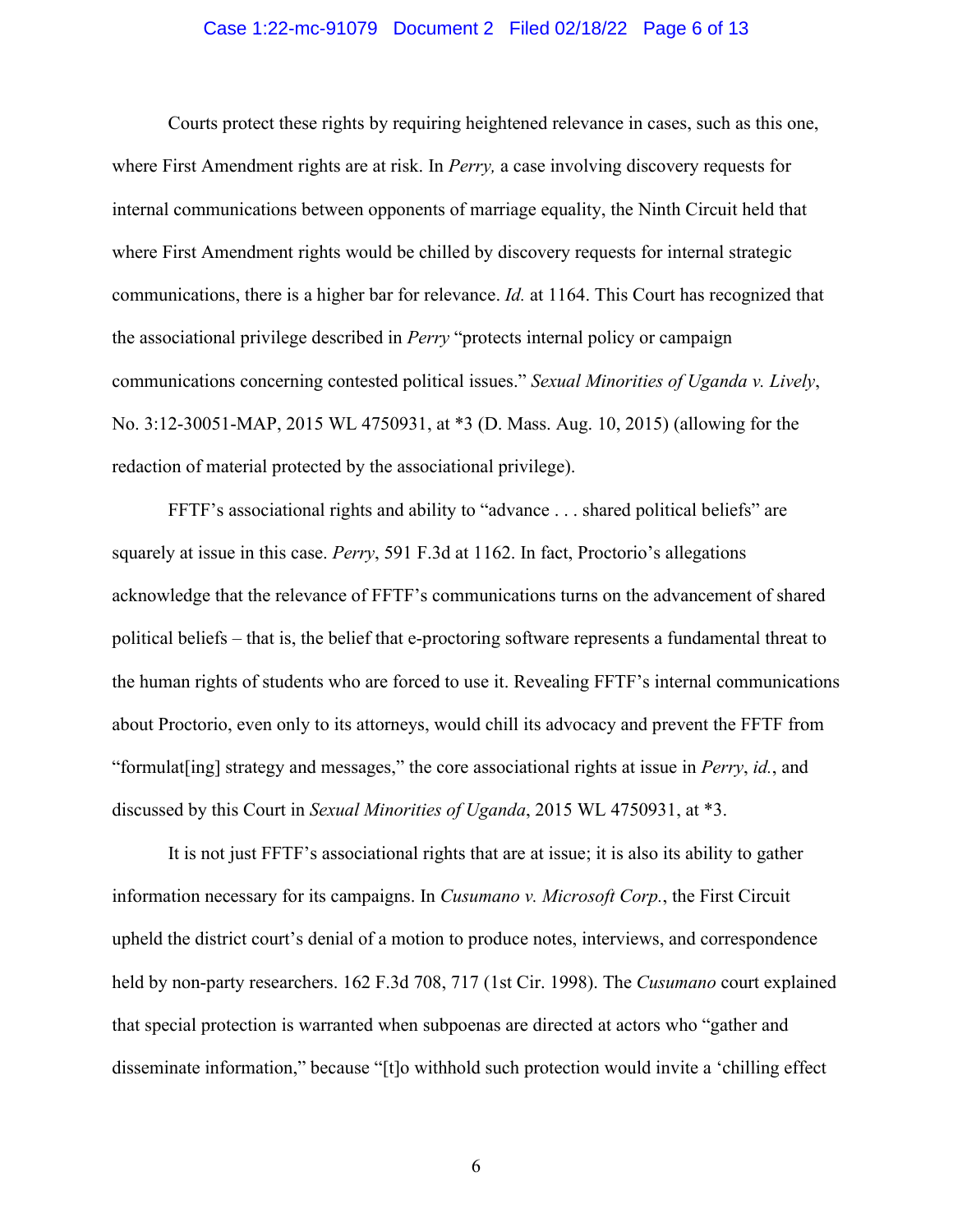### Case 1:22-mc-91079 Document 2 Filed 02/18/22 Page 7 of 13

on speech." *Id.* at 714 (quoting *United States v. LaRouche Campaign*, 841 F.2d 1176, 1181 (1st) Cir. 1988)). This protection is not limited to journalists, as "the medium an individual uses to provide [their] investigative reporting to the public does not make a dispositive difference in the degree of protection accorded to [their] work." *Id.* 

Proctorio's capacious discovery efforts raise the same concerns identified in *Cusumano*. FFTF is actively organizing against the abuses of the online proctoring software industry. By demanding any communications related to Proctorio, the Subpoena will necessarily turn up internal planning and strategy documents and chill future organizing efforts. Gaudette Decl. ¶ 16.

Targets of Proctorio's behavior include not just FFTF, but also the third parties with which FFTF communicates. Last June, FFTF launched a website asking individuals to share their e-proctoring horror stories. *See* Ex. SG-B at 11-12. Proctorio's overbroad Subpoena is sure to sweep in stories shared by students and their families about the harmful impacts of Proctorio's software. Although Proctorio has suggested it would be willing to accept these materials under an "Attorneys Eyes Only" designation, forced disclosure to anyone outside of FFTF could injure FFTF's credibility with the vulnerable communities who seek its help. Gaudette Decl.  $\parallel$  17. This concern is heightened by Proctorio's past behavior. Even outside of the context of this litigation, the company has an ugly history of targeting students who speak out against the software. *See, e.g.*, Naaman Zhou, *CEO of Exam Monitoring Software Proctorio Apologises for Posting Student's Chat Logs on Reddit*, THE GUARDIAN, July 1, 2020 (recounting how Proctorio's CEO published a student's technical support chat logs on the internet).<sup>5</sup> FFTF's ability to gather

 $5$  https://www.theguardian.com/australia-news/2020/jul/01/ceo-of-exam-monitoring-softwareproctorio-apologises-for-posting-students-chat-logs-on-reddit [https://perma.cc/PQ7Q-KEGL].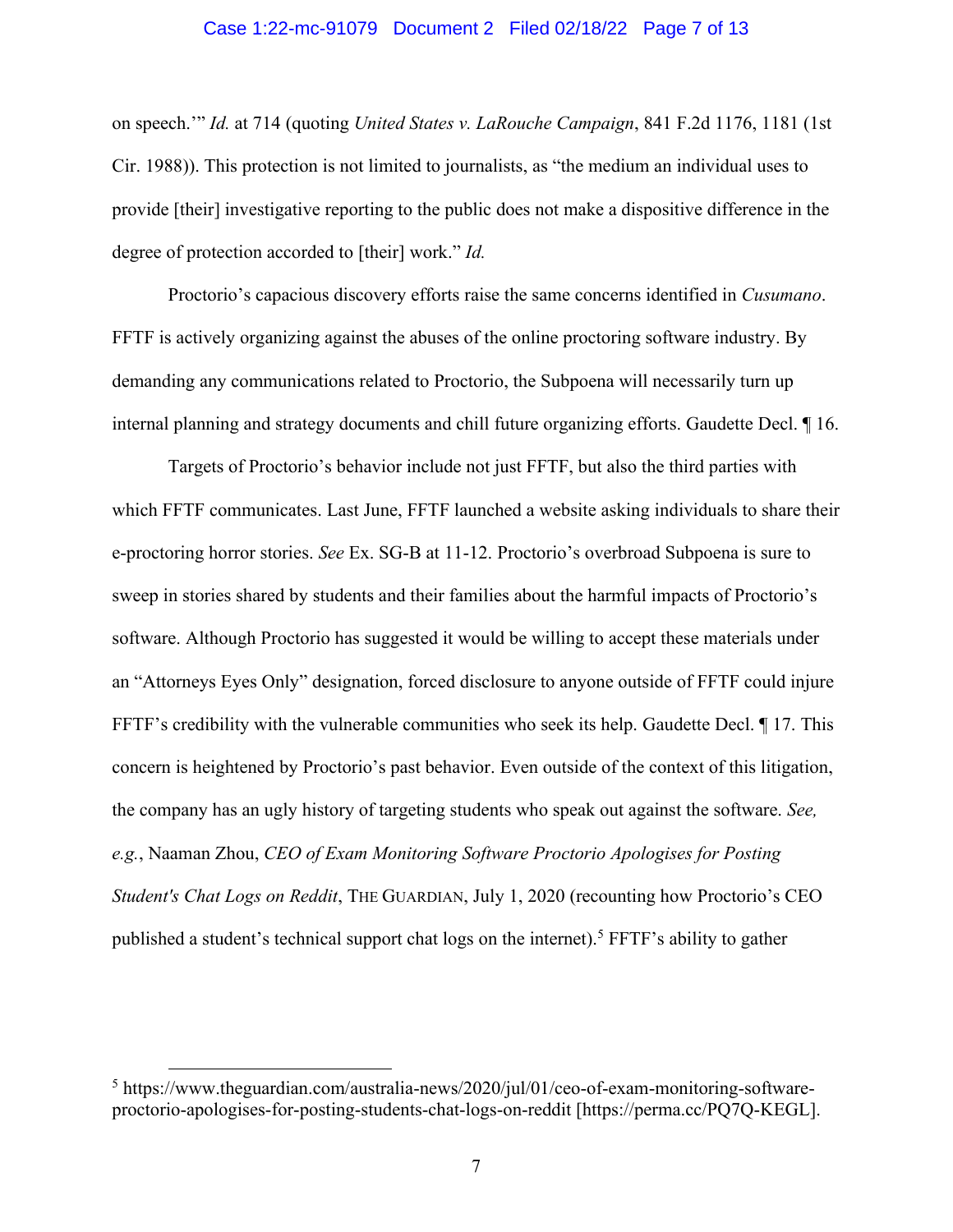#### Case 1:22-mc-91079 Document 2 Filed 02/18/22 Page 8 of 13

information from those who are most affected by Proctorio's questionable practices will be jeopardized by any forced disclosure of these materials.

The Subpoena must be held to a relevance standard commensurate with its imposition on FFTF's associational and speech rights. Proctorio's fishy request does not clear that bar.

# **II. The Subpoena does not meet the standard in Rule 45, let alone the heightened standard to which it is subject.**

# **A. The subpoenaed material is not relevant or necessary to the underlying litigation.**

Proctorio's request to produce "all documents and communications related to the Defendant" seeks documents irrelevant to the litigation against Johnson. FFTF complied with the only plausibly relevant portion of the Subpoena when it produced all communication with Johnson. *See* Speth Decl. *[10; Ex. MCS-F. Proctorio's remaining blanket request would reach* documents that FFTF developed for its advocacy campaigns—including documents created more than two years prior to the tweet that Proctorio hangs its claims of coordination upon—and never communicated to any party in the Arizona litigation.

The burden is on Proctorio to "disclose some relevant factual basis for their claim before requested discovery will be allowed." *Milazzo v. Sentry Ins.*, 856 F.2d 321, 322 (1st Cir. 1988). In response to FFTF's objections, Proctorio claimed that production of this material is necessary to vindicate their claim of trade libel and defense of unclean hands. Ex. MCS-E at 5–7. However, neither basis Proctorio alleges—trade libel or unclean hands—has any connection to FFTF's campaign strategy, non-party communications, or other documentation about Proctorio, nor is there any evidence that such documents would lead to other discoverable materials. *See Heidelberg Americas, Inc. v. Tokyo Kikai Seisakusho, Ltd., 333 F.3d 38, 41–42 (1st Cir. 2003)* (affirming quashing of subpoena when documents requested "are not obviously, and perhaps not even reasonably, calculated to lead to other discoverable materials"). As to the first claim,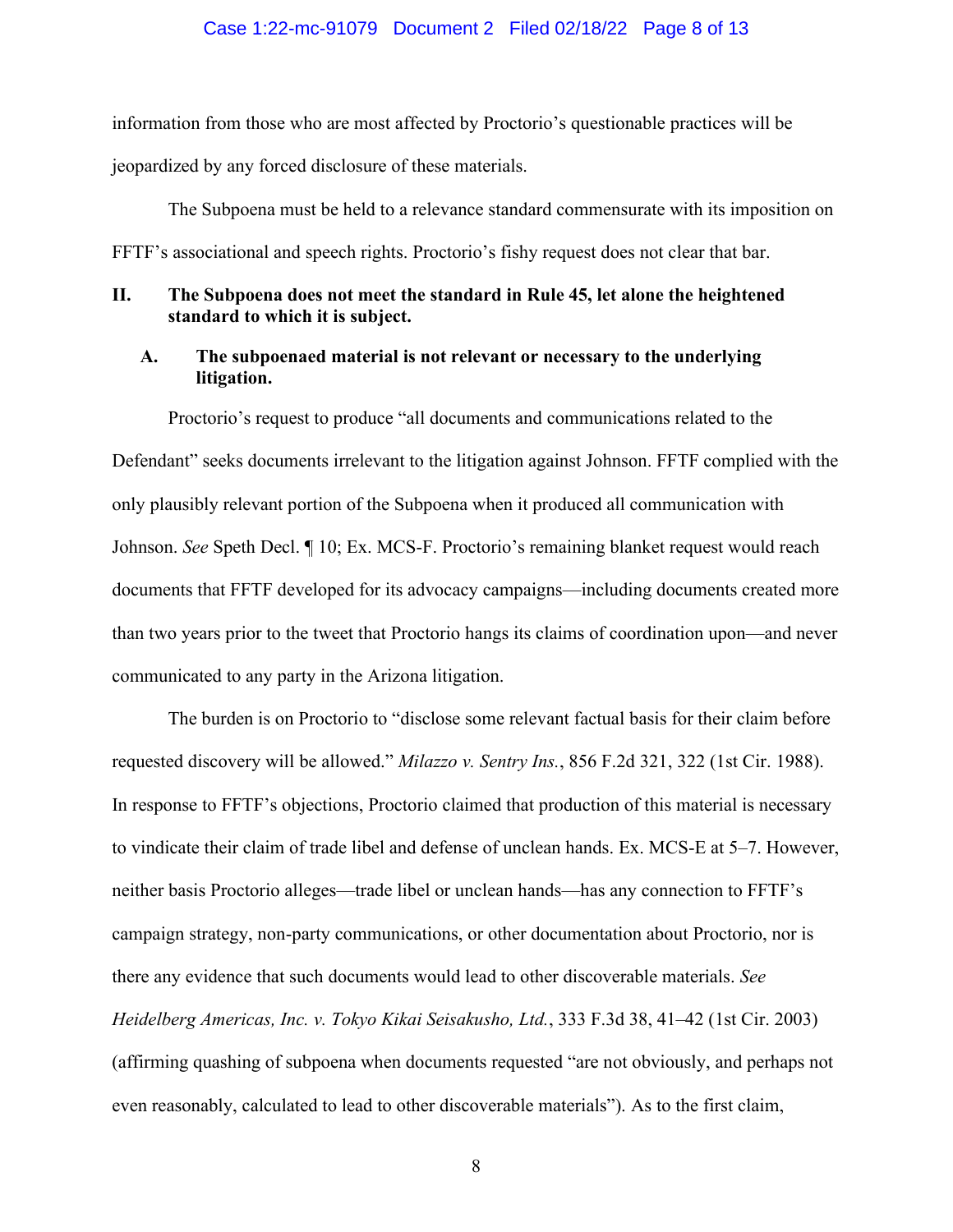## Case 1:22-mc-91079 Document 2 Filed 02/18/22 Page 9 of 13

Proctorio unconvincingly avers that FFTF is involved in a widespread conspiracy enabling Johnson's alleged libel.<sup>6</sup> However, this is a red herring. The trade libel claim is against Johnson, not FFTF. To prove trade libel under Arizona law, Proctorio must establish—among other elements—that Johnson had "intent or knowledge that the publication will result in harm." *FLP*, *LLC v. Wolf*, Nos. CV17-0214 PHX DGC, CV17-0773 PHX DGC, 2017 WL 4699490, at \*2 (D. Ariz. Oct. 19, 2017) (citing Restatement (Second) Torts § 623A; *Gee v. Pima City*., 612 P.2d 1079, 1079 (Ariz. Ct. App. 1980)). Only Johnson's intent or knowledge is at issue here—*not* that of FFTF. Any relevant material would have been produced in response to Request (1). The remaining materials—documents and communications to which Johnson was not privy—simply could not influence his intent or knowledge. Relevance of Request  $(5)$  to Proctorio's trade libel claim is thus implausible, if not impossible.

Similar reasoning applies to Proctorio's defense of unclean hands. "To prevail on a defense of unclean hands [under Arizona law], a defendant must demonstrate 'that the plaintiff's conduct is inequitable."<sup>*World Nutrition Inc. v. Advanced Enzymes USA*, No. CV-19-00265-</sup> PHX-GMS, 2020 WL 7123033, at \*1 (D. Ariz. Decl. 4, 2020) (quoting *Fuddruckers, Inc. v. Doc's B.R. Others, Inc.*, 826 F.2d 837, 847 (9th Cir. 1987)). Again, there is simply no way in which FFTF's research and campaign materials on Proctorio are relevant to the cleanliness of Johnson's hands. Indeed, this Court, in considering a similar attempt to seek non-party discovery

 $6$  Proctorio's counterclaim in the Arizona litigation alleges that Johnson "acted in concert with" FFTF. *See* Ex. MSC-B ¶ 122. Proctorio asserts that this allegation of coordination is enough to warrant disclosure of FFTF's internal strategic documents and third-party communications. *See* Ex. MCS-E at 4. However, the only materials remotely relevant to coordination would be communications between FFTF and Johnson, and FFTF has already produced all of those that are in its possession. To the extent Proctorio believes that FFTF independently defamed it or its CEO, the appropriate response is to bring a case against FFTF, not to use unrelated litigation to retaliate.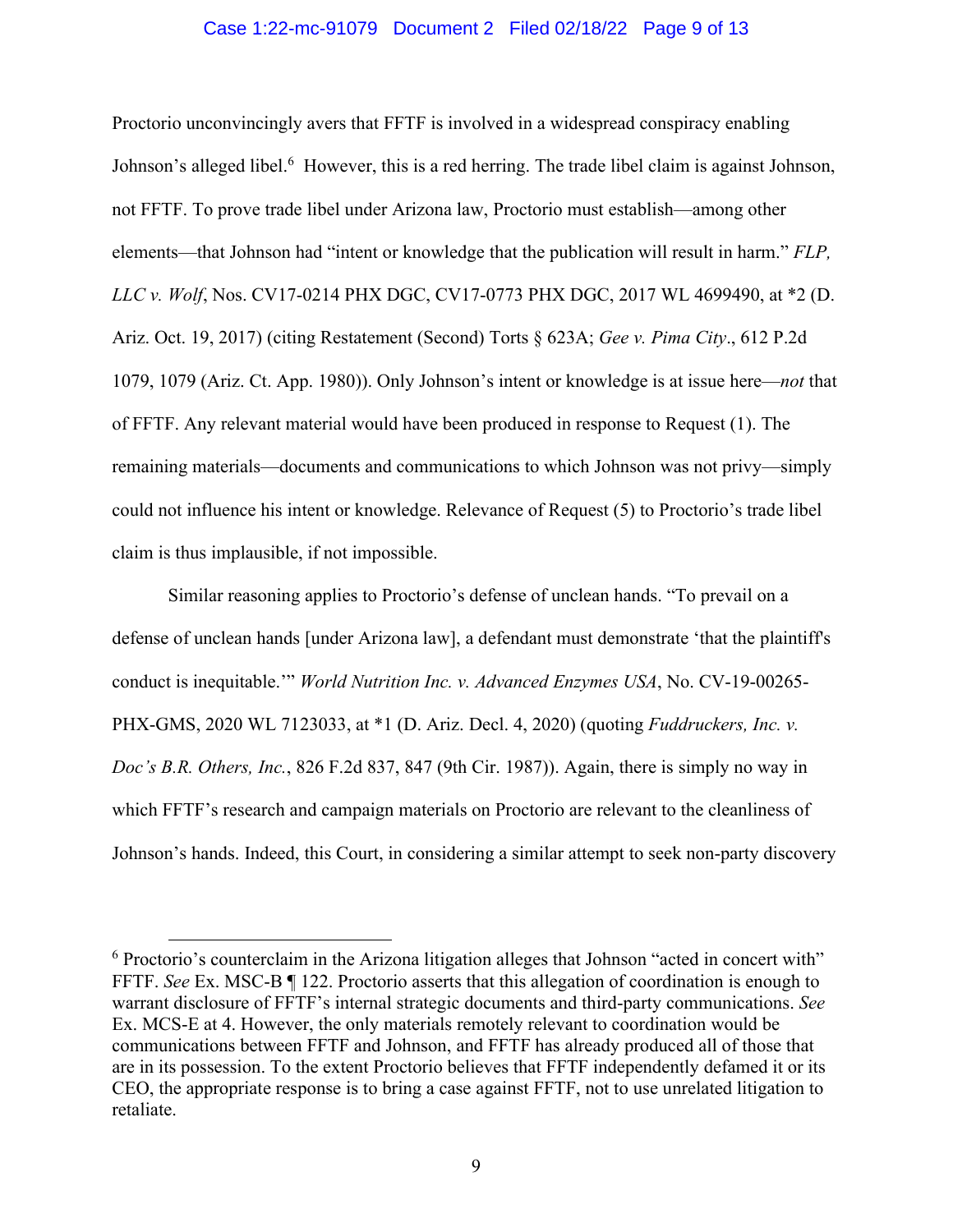## Case 1:22-mc-91079 Document 2 Filed 02/18/22 Page 10 of 13

to prove a defense of "unclean hands" drew exactly the distinction that FFTF argues for. In *Blount Intern., Ltd. v. Schuylkill Energy Resources, Inc*., this Court drew the same line that FFTF proposes, holding that the defendant "may seek information regarding any communications and transactions between [the plaintiff] and [a non-party] in order to discover acts done or statements made by [the plaintiff] which render [his] hands unclean. But [the defendant] may not, under the guise of defending against [the plaintiff's] claims for equitable relief, inquire into [a non-party's] activities."  $124$  F.R.D. 523, 527–528 (D. Mass. 1989). This Court should likewise ensure that Proctorio is not using discovery to harass or build a separate case against FFTF.

To reiterate, FFTF has already produced all communications in its possession between itself and Johnson. Any additional documents or communications are not relevant, let alone necessary, to Proctorio's claims or defenses. However irksome Proctorio may find FFTF's advocacy, the relevance standard keeps Proctorio from being able to cast any farther than the communications exchanged with Johnson.

### **B. The Subpoena is overbroad and imposes an undue burden.**

In addition to being irrelevant, Proctorio's requests for production are excessively broad and burdensome. This Court has quashed similar subpoenas in the past. In *Smith v. Turbocombustor Tech., Inc.*, an employment discrimination suit, this Court held that non-party subpoenas for "all documents" served on the plaintiff's former employers, spanning seven broad categories and going back eleven years, were so broad as to constitute an independent basis to quash. 338 F.R.D. 174, 177 (D. Mass. 2021). In *Trustees of Boston University v. Everlight Electronics Co., Ltd.*, a patent infringement case regarding LEDs, this Court quashed a non-party subpoena seeking (1) all communications between the non-party and the defendants related to LEDs and (2) all communications between the third-party and its subsidiaries related to the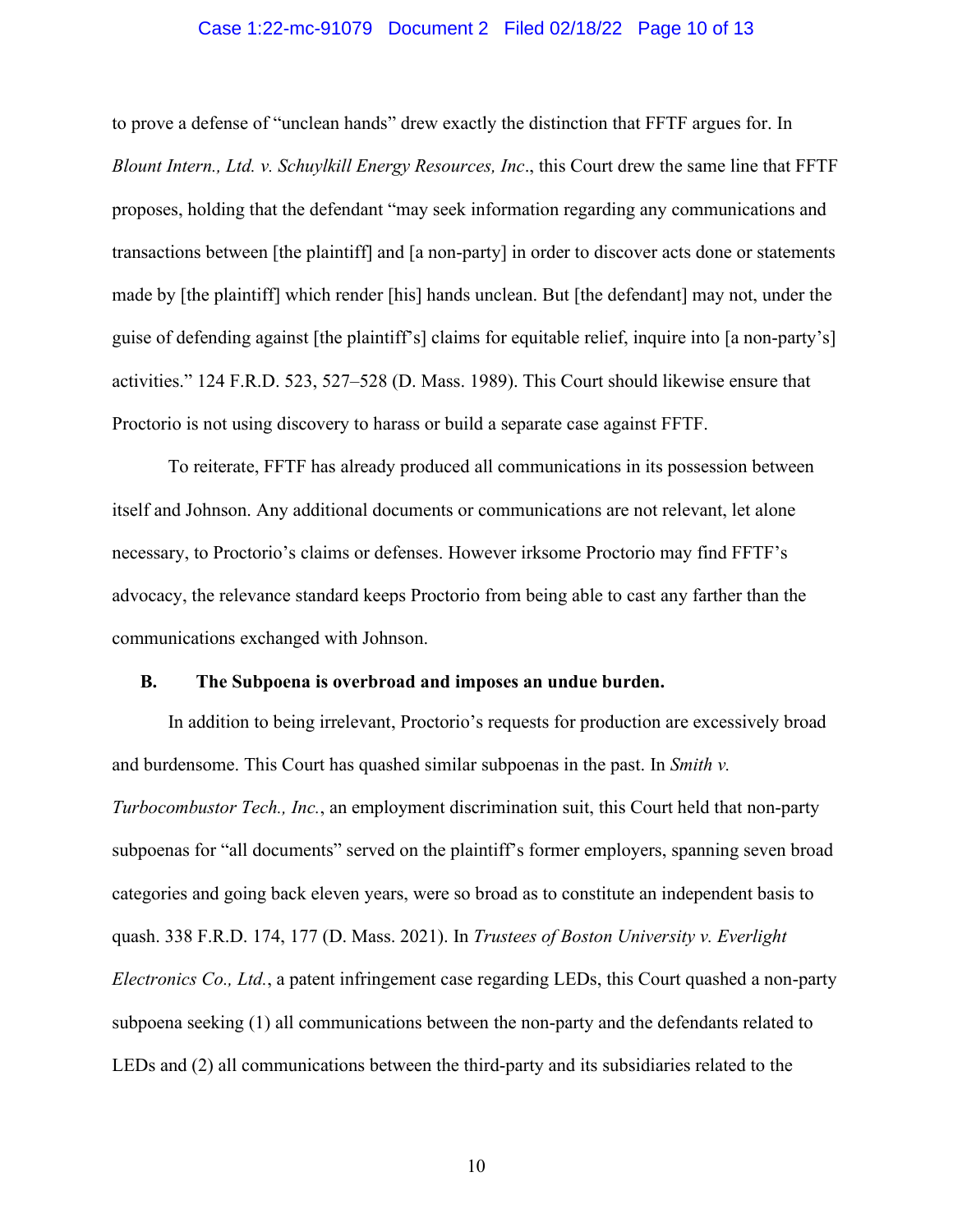## Case 1:22-mc-91079 Document 2 Filed 02/18/22 Page 11 of 13

defendants' LEDs as overbroad. No. 12-CV-11935-PBS, 2014 WL 12792496, at  $*4-5$  (D. Mass. Sept. 8, 2014).

Proctorio's request is just as overbroad those in *Smith* and *Everlight*. Like the subpoenas at issue in *Smith*, the Subpoena here seeks all documents related to a party held by a non-party although unlike the *Smith* subpoenas, the Subpoena does not have guiding categories to specify the types of documents Proctorio seeks. *See Smith*, 338 F.R.D. at 176. Nor did Proctorio limit the Subpoena to communications between specific entities, as the plaintiff in *Everlight* did. *See Everlight*, 2014 WL 12792496 at \*4. Rather, the Subpoena demands all materials, whether communicated externally or not, that so much as relate to Proctorio. This would at a minimum include every document or communication mentioning Proctorio by name, but could also include "related" documents about FFTF's advocacy strategy in general. FFTF has actively been advocating against the e-proctoring industry for two years, meaning that the discovery request could include hundreds of emails and documents. And FFTF is a small organization with fewer than ten full-time employees, despite its reach. Gaudette Decl. ¶ 4. Production of the documents would interfere with its ability to continue its advocacy and work on the issues that matter. This Court should not leave a non-party on the hook for such a sweeping amount of information.

# **C. The Subpoena is improper, as the remaining request seeks information about FFTF, not Erik Johnson.**

On top of seeking information that is both irrelevant and overbroad, the Subpoena is also objectionable because it is plainly targeted at uncovering information to use against FFTF and broader opposition to e-proctoring, not Johnson. The Supreme Court has encouraged courts to inquire into the purpose of discovery requests and to deny them "when the purpose of a discovery request is to gather information for use in proceedings other than the pending suit." *Oppenheimer Fund v. Sanders*, 437 U.S. 340, 352 n.17 (1978).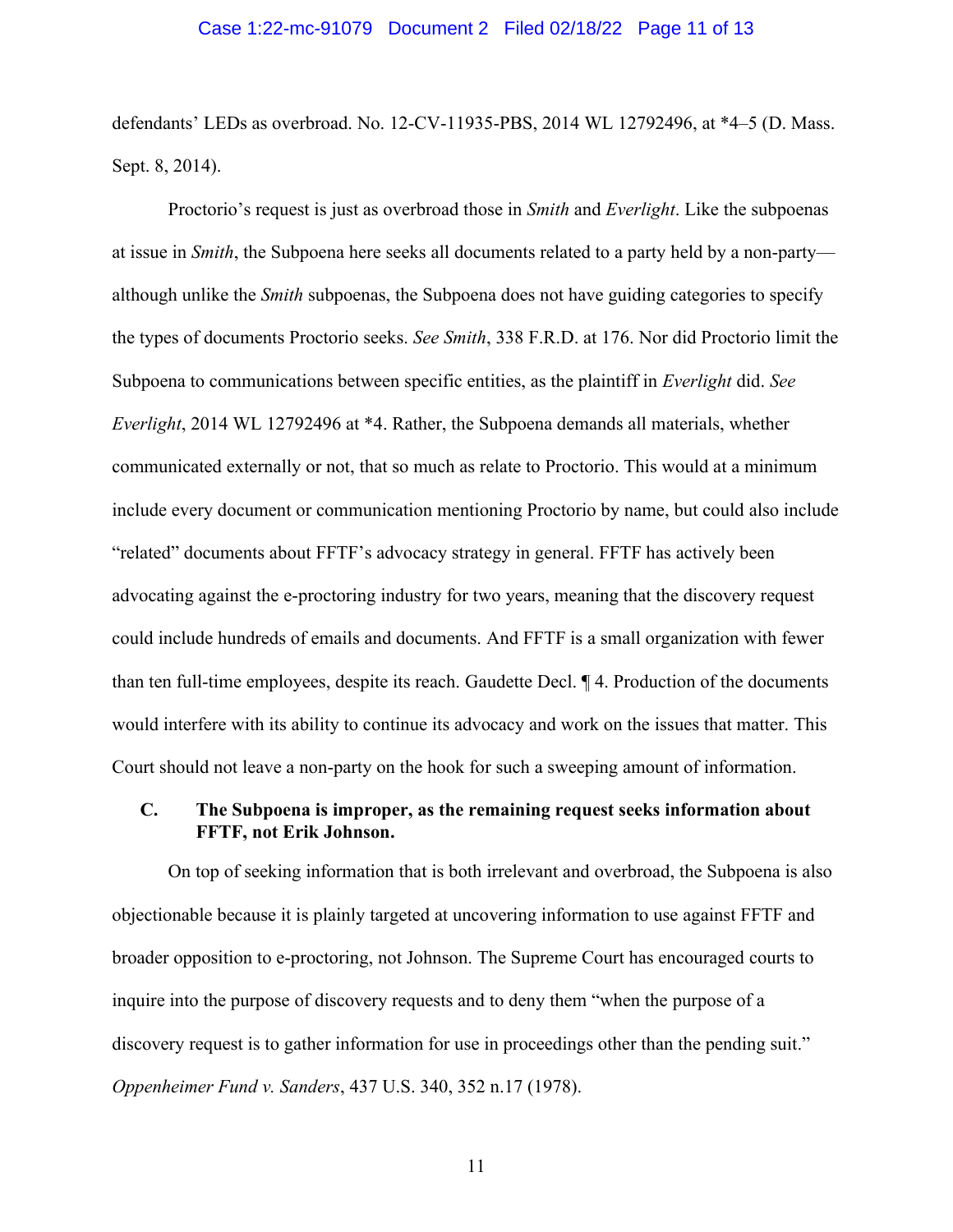## Case 1:22-mc-91079 Document 2 Filed 02/18/22 Page 12 of 13

Here, Proctorio's requests, while unlikely to generate relevant evidence, appear to have been a vehicle to procure internal documents about FFTF's independent organizing against Proctorio and the proctoring software industry. Rule 45 is a narrow tool for discovery relevant to the present litigation—not a weapon for a litigious party to gather ammunition for further litigation or for personal vendettas. *See Britton v. Marcus, Errico, Emmer & Brooks*, No. 18-cv-11288-IT, 2021 WL 3604841 at \*6 (D. Mass. Aug. 13, 2021) (quashing third-party subpoena where plaintiff's overly broad discovery requests suggested the subpoena was a product of the plaintiff's "intention to rehash issues outside the scope of this litigation"). The breadth of the requests in question, background to the litigation, claims at issue in this case, and sufficiency of the other requests for production all show that this is a crudely veiled attempt to gather information for Proctorio to silence its critics.

As discussed above, FFTF's internal strategic discussions regarding Proctorio are irrelevant to the claims in the litigation against Erik Johnson. The breadth of the original Subpoena, before it was narrowed, makes the impermissible intention even more clear. The original subpoena sought to use the Arizona litigation as a vehicle for procuring all communications between FFTF and Ian Linkletter, a learning technology specialist who spoke up against Proctorio and subsequently was sued by the company. It also sought communications between FFTF and the Electronic Frontier Foundation, who, in addition to being Erik Johnson's counsel, advocates against privacy abuses. That Proctorio dropped these demands when FFTF asserted its rights does not prevent a court from considering this context. The scope of the Subpoena points to a straightforward conclusion: Proctorio's true intention is to gain insider information on communications between advocates against the spyware/e-proctoring industry.